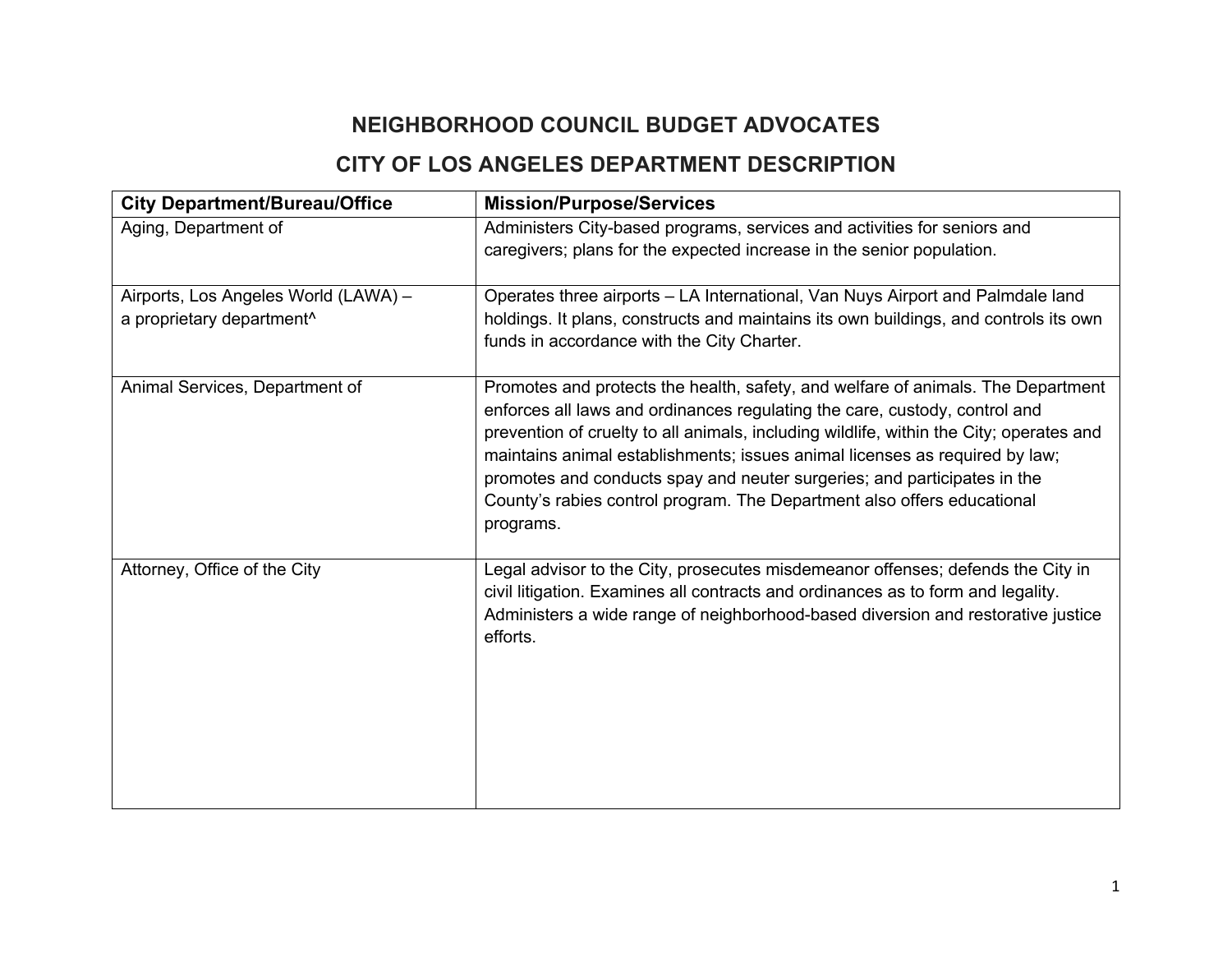| <b>Building &amp; Safety (LADBS)</b> | Issues permits and code enforcement for all structures in the City. Enforces all<br>ordinances and laws relating to the construction, alteration, repair, demolition,<br>removal or relocation of buildings or structures as well as the installation,<br>alteration, repair, use and operation of heating, plumbing, lighting, ventilating,<br>refrigerating, electrical and mechanical appliances, and equipment. Enforces the<br>zoning ordinance of the City; provides a preventive as well as a corrective program<br>for rehabilitation of substandard private buildings, commercial buildings, schools,<br>hospitals, and places of public assembly; provides a program for inspection of all<br>excavations and fills on private property; enforces the swimming pool fencing<br>ordinance; tests and approves plumbing appliances and equipment for sale in City;<br>inspects boilers and elevators; provides reports of residential building records and<br>pending special assessment liens to potential purchasers prior to sale or<br>exchange; and inspects residential property on request to determine compliance<br>with City code requirements. |
|--------------------------------------|-------------------------------------------------------------------------------------------------------------------------------------------------------------------------------------------------------------------------------------------------------------------------------------------------------------------------------------------------------------------------------------------------------------------------------------------------------------------------------------------------------------------------------------------------------------------------------------------------------------------------------------------------------------------------------------------------------------------------------------------------------------------------------------------------------------------------------------------------------------------------------------------------------------------------------------------------------------------------------------------------------------------------------------------------------------------------------------------------------------------------------------------------------------------|
| Cannabis Regulation, Department of   | Administers, licenses, audits, inspects, and regulates licensed commercial<br>cannabis businesses with support from LAPD and LADWP. Develops rules and<br>regulations to implement local and State law pertaining to Cannabis use,<br>administers the application, licensing, renewal and revocation processes for<br>cannabis businesses, and coordinates with other City departments to ensure<br>timely completion of inspections, audits, and other functions related to regulating<br>cannabis businesses within the City.                                                                                                                                                                                                                                                                                                                                                                                                                                                                                                                                                                                                                                   |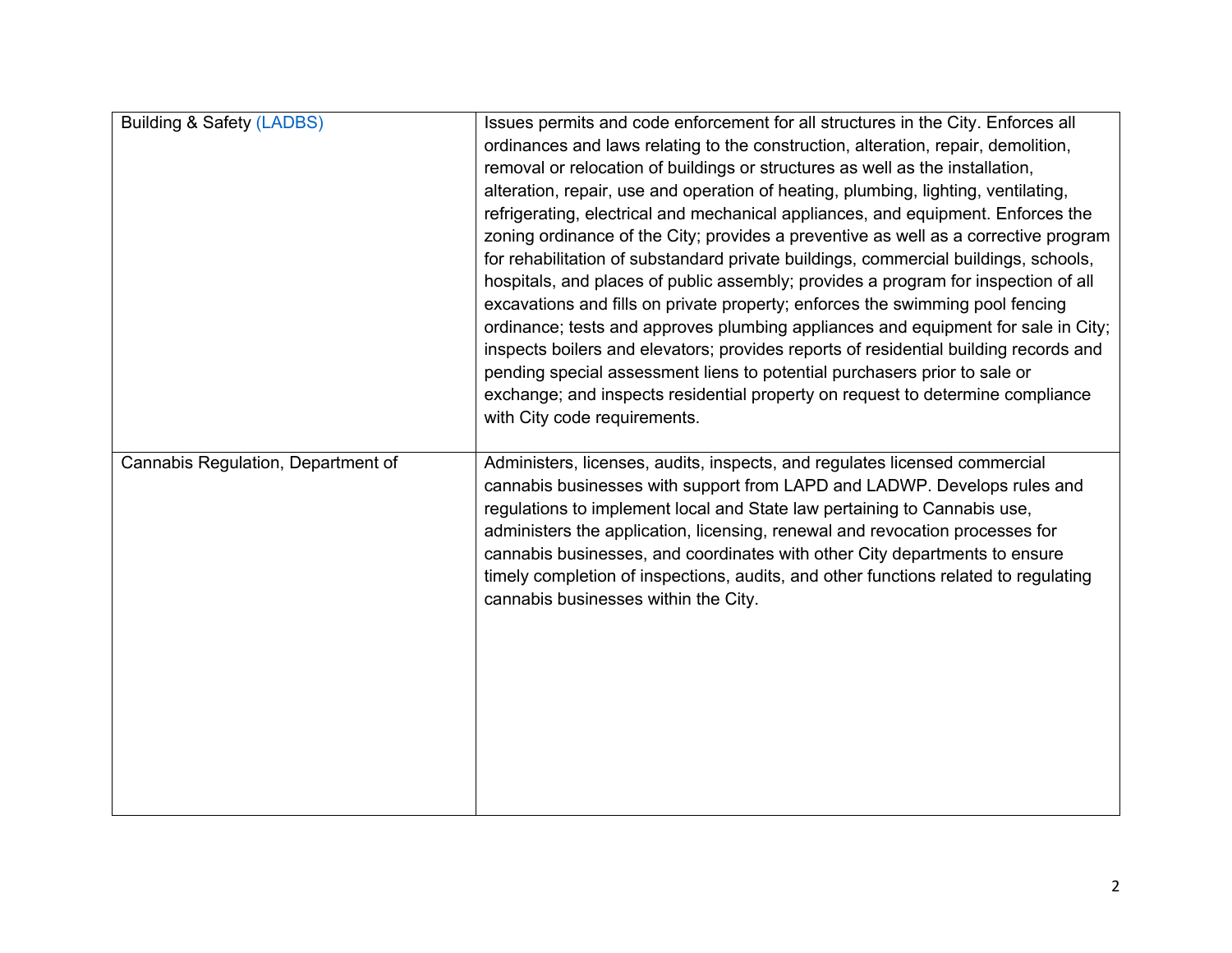| City Administrative Officer, Office of the<br>(CAO) | Chief financial advisor to the Mayor & City Council and reports directly to both;<br>studies and recommends on management matters and the City budget; represents<br>the City in labor negotiations and coordinates grants, coordinates applications for<br>federal and state grants and claims for disaster relief, provides support for the<br>Innovation and Performance Commission, chairs and participates on the many<br>coordinating committees, and performs other duties required by the Mayor or the<br>Council. This Office assists in the preparation of the City budget; forecasts and<br>manages revenue projections; plans and directs the administration of the budget;<br>manages the City's debt program; manages the City's risk managements program;<br>and directs the development of work programs and standards. |
|-----------------------------------------------------|-----------------------------------------------------------------------------------------------------------------------------------------------------------------------------------------------------------------------------------------------------------------------------------------------------------------------------------------------------------------------------------------------------------------------------------------------------------------------------------------------------------------------------------------------------------------------------------------------------------------------------------------------------------------------------------------------------------------------------------------------------------------------------------------------------------------------------------------|
| Chief Legislative Analyst (CLA)                     | Top policy advisor to the City Council - gathers information for the passage of<br>legislation and provides technical assistance on major City initiatives.                                                                                                                                                                                                                                                                                                                                                                                                                                                                                                                                                                                                                                                                             |
| <b>City Council</b>                                 | Governing body of the City; enacts ordinances subject to the approval or veto of<br>the Mayor. It orders elections, levies taxes, authorizes public improvements,<br>approves contracts, and adopts traffic regulations. The Council adopts or modifies<br>the budget proposed by the Mayor. Creates positions, fixes salaries, and<br>authorizes the number of employees in budgetary departments.                                                                                                                                                                                                                                                                                                                                                                                                                                     |
| Civil and Human Rights $-$ a new city<br>department | Partners with community organizations and civic leaders to root out problems of<br>discrimination and address issues of social & racial injustice to "level the playing<br>field." Develops rules, regulations and outreach programs to promote diversity and<br>proactively address issues of discrimination and equity within the City. Provides<br>programmatic support to the Civil and Human Rights Commission, Commission on<br>the Status of Women and the Human Relations Commission.                                                                                                                                                                                                                                                                                                                                           |
| Clerk, Office of the City                           | Facilitates the legislative process; keeps records; preserves the City's history;<br>assists with elections; manages NC funding; administers the Business<br>Improvement District Program                                                                                                                                                                                                                                                                                                                                                                                                                                                                                                                                                                                                                                               |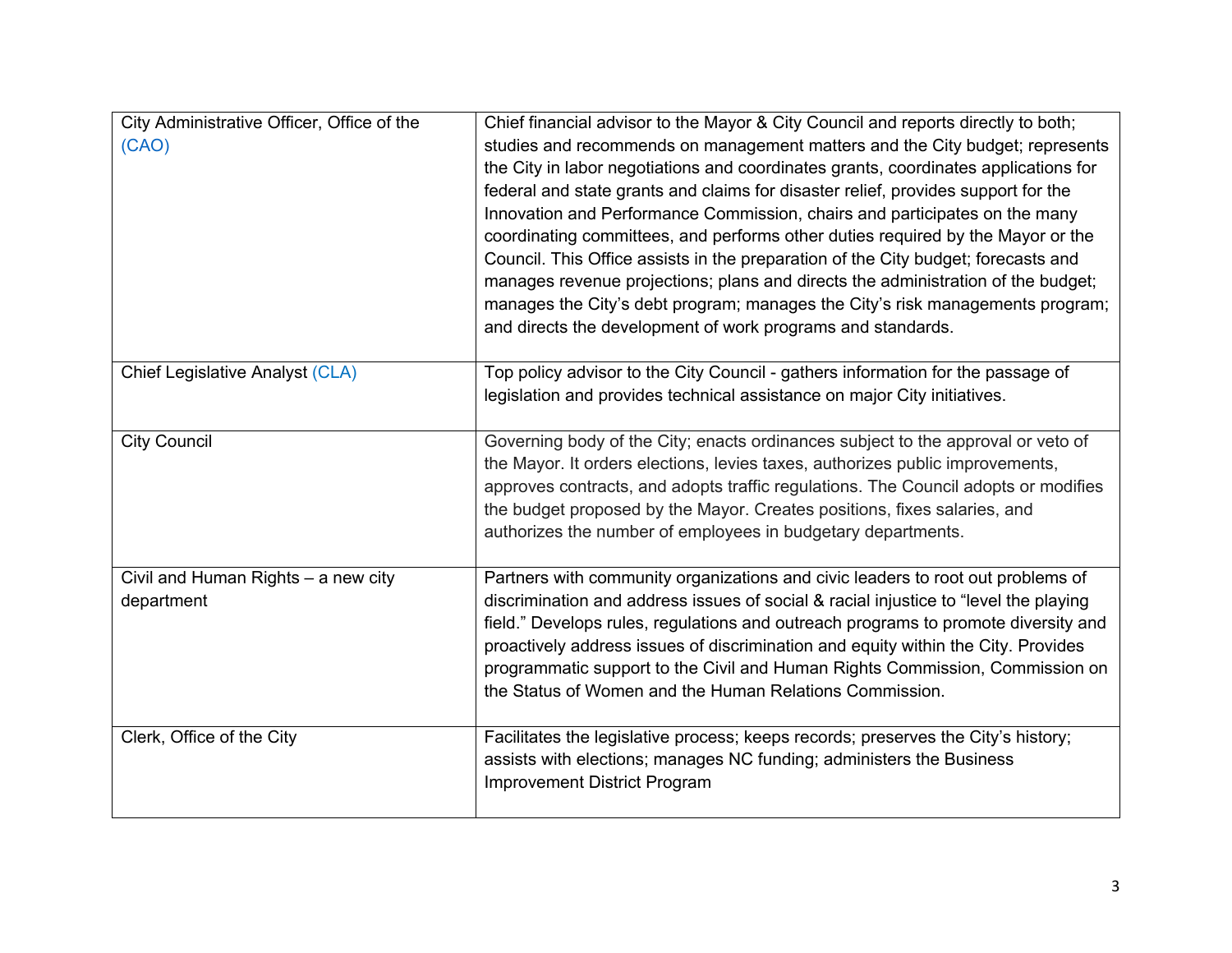| Coliseum, LA Memorial                       | Preserves and protects the Memorial Coliseum in partnership with USC.                                                                                                                                                                                                                                                                                                                                                                                                                                      |
|---------------------------------------------|------------------------------------------------------------------------------------------------------------------------------------------------------------------------------------------------------------------------------------------------------------------------------------------------------------------------------------------------------------------------------------------------------------------------------------------------------------------------------------------------------------|
| Controller, Office of the City              | Paymaster, auditor, and chief accounting officer; reports on finances and provides<br>metrics and data online via a dashboard. Investigates and publicly report problems<br>with City departments, increase governmental efficiency and save taxpayer money<br>by improving operations, conduct financial and performance audits of all city<br>departments, offices, and programs, monitor and report on all matters relating to<br>the City's fiscal health, and supervise all expenditures of the City. |
| <b>Convention &amp; Tourism Development</b> | Strives to bring economic growth and job creation to the City; contracts with AEG<br>to manage operations of the Convention Center and Visitors Bureau for the<br>purpose of increasing the competitiveness of Los Angeles as a convention and<br>tourist destination; promotes hotel development; contracts with a Board to market<br>the city & attract conventions.                                                                                                                                     |
| <b>Cultural Affairs Department</b>          | Provides access to arts programming; manages cultural centers; preserves historic<br>sites; creates public art; funds artists and arts organizations. Advances the social<br>and economic impact of the arts and ensures access to diverse and enriching<br>cultural activities through grant-making, marketing, fundraising and development,<br>public art, community arts programming and arts education.                                                                                                |
| <b>Department on Disability</b>             | Ensures full access to employment, programs in compliance with federal and state<br>disability law including the Americans with Disabilities Act and administers services<br>to persons with or at risk of acquiring HIV/AIDS; facilities and services to benefit<br>persons with disabilities, providers of essential resources and policy makers.                                                                                                                                                        |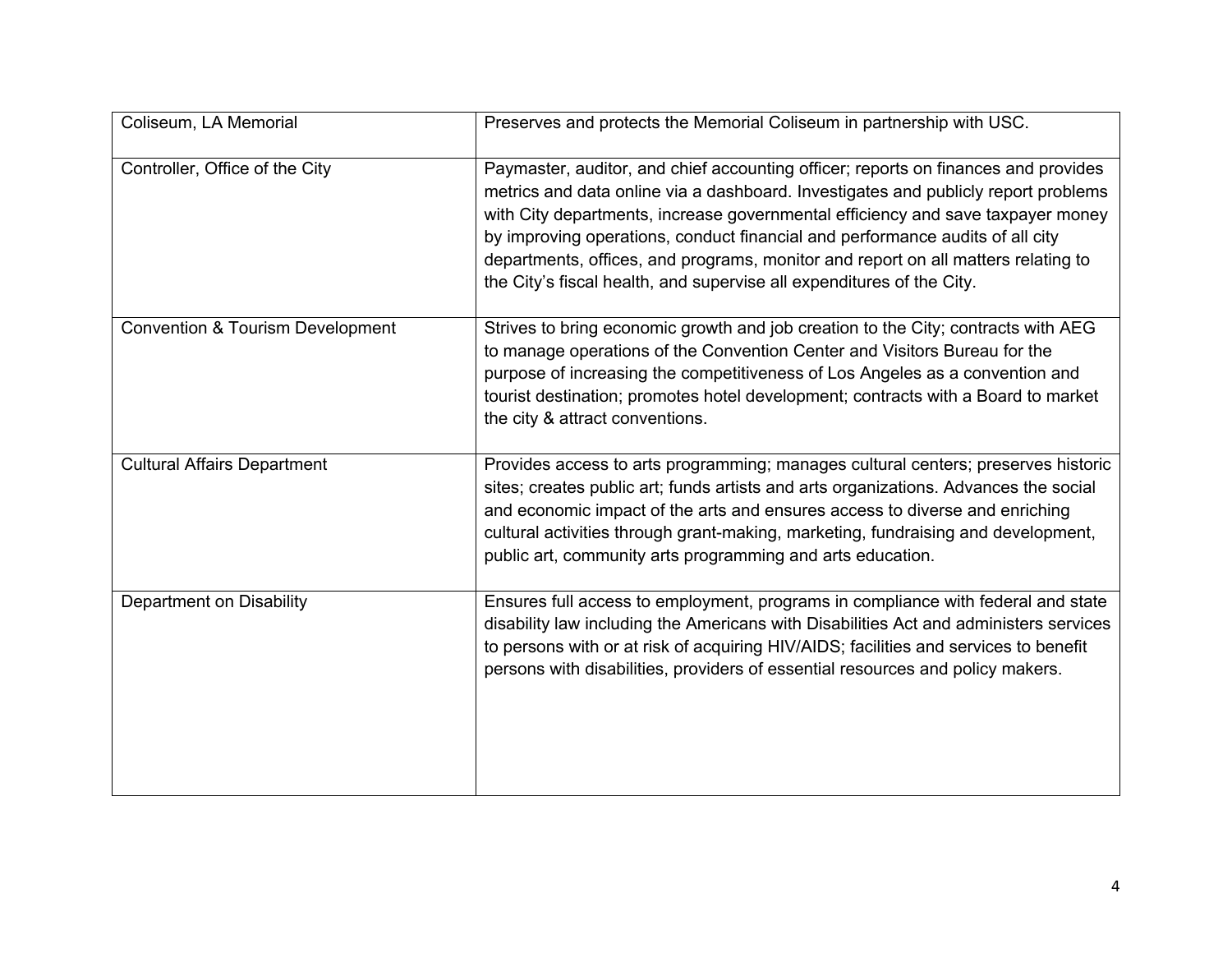| Economic & Workforce Development                                 | Offers assistance in the areas of business support, employment and youth<br>development designed to grow and improve LA's economy while building a well-<br>trained and job-ready workforce. Promotes economic and workforce development<br>in the City through the implementation of various federal and other grant funded<br>programs. Services include direct and indirect financing and technical assistance<br>programs, including services available for local businesses at the City's<br>BusinessSource Centers. Oversees employment services for job seekers through<br>WorkSource Centers and YouthSource Centers, and employment development for<br>youth through the City's Hire LA and Summer Youth Employment programs. |
|------------------------------------------------------------------|----------------------------------------------------------------------------------------------------------------------------------------------------------------------------------------------------------------------------------------------------------------------------------------------------------------------------------------------------------------------------------------------------------------------------------------------------------------------------------------------------------------------------------------------------------------------------------------------------------------------------------------------------------------------------------------------------------------------------------------|
| El Pueblo de Los Angeles Historical<br><b>Monument Authority</b> | Promotes, safeguards and preserves the City's birthplace and culturally diverse<br>heritage; manages commercial and historical resources and events.                                                                                                                                                                                                                                                                                                                                                                                                                                                                                                                                                                                   |
| <b>Emergency Management Department</b>                           | Works with City Departments, municipalities and community organizations to<br>ensure all have the resources and information they need to prepare, respond and<br>recover from emergencies, disasters, and significant events. Arranges municipal,<br>state, federal, and private sector mutual aid, emergency preparedness training and<br>community outreach, develops emergency operations program papers and<br>applications for associated federal and state funds.                                                                                                                                                                                                                                                                |
| <b>Ethics Commission</b>                                         | Preserves the public trust by promoting elections and government decisions that<br>are fair, transparent and accountable; shapes, administers and enforces laws re<br>government ethics, conflicts of interest, campaign financing & lobbying.                                                                                                                                                                                                                                                                                                                                                                                                                                                                                         |
| Finance, Office of                                               | Assesses and collects fees and taxes and audits licensed businesses; maintains<br>the status of all funds including Special Funds and those approved by ballot<br>measure such as HHH and the cannabis proposition.                                                                                                                                                                                                                                                                                                                                                                                                                                                                                                                    |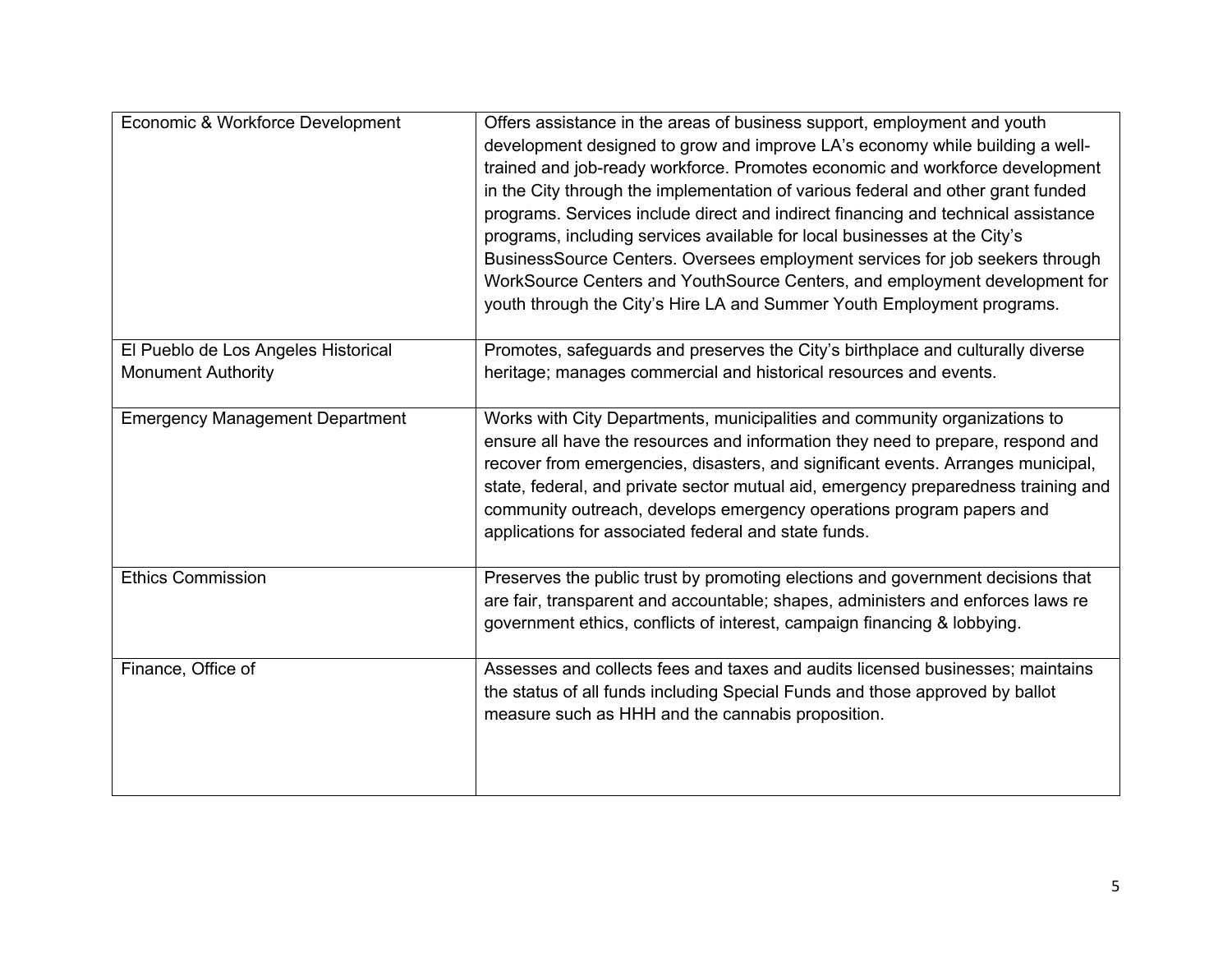| Fire Department (LAFD)                                   | Protects life, property and the environment through fire prevention, firefighting,<br>emergency medical services, technical rescue, hazardous materials mitigation,<br>disaster response, public education and community services. Inspects buildings for<br>fire hazard and enforcing fire prevention laws, carries on fire prevention<br>educational program, and investigates suspected cases of arson. |
|----------------------------------------------------------|------------------------------------------------------------------------------------------------------------------------------------------------------------------------------------------------------------------------------------------------------------------------------------------------------------------------------------------------------------------------------------------------------------|
| <b>General Services Department</b>                       | Manages facilities, equipment, supplies, maintenance and support services for<br>elected officials & departments allowing for smooth functioning of departments.                                                                                                                                                                                                                                           |
| Housing + Community Investment<br>Department<br>(HCIDLA) | Facilitates development of housing; enforces housing regulations including the<br>Rent Stabilization Ordinance; provides funds to low-income communities;<br>coordinates federal grants (HUD, CSBG, HOME, etc.); oversees social services<br>through 5 Commissions addressing affordable housing, poverty, children &<br>families, women, and human relations.                                             |
| <b>Housing Authority (HACLA)</b>                         | Owns and manages 9375 housing units; administers monthly housing assistance<br>payments for more than 58,000 families.                                                                                                                                                                                                                                                                                     |
| Information Technology Agency (ITA)                      | Provides information technology and digital services; operates the city TV station,<br>the 311 Call Center, public safety radio, microwave communications, helicopter<br>avionics, and social media.                                                                                                                                                                                                       |
| Library, Los Angeles Public (LAPL)^                      | Provides free access to information, ideas, books and technology that enrich,<br>educate and empower individuals in our diverse communities. Consists of a<br>Central Library, eight regional branches, and 64 branches providing neighborhood<br>services.                                                                                                                                                |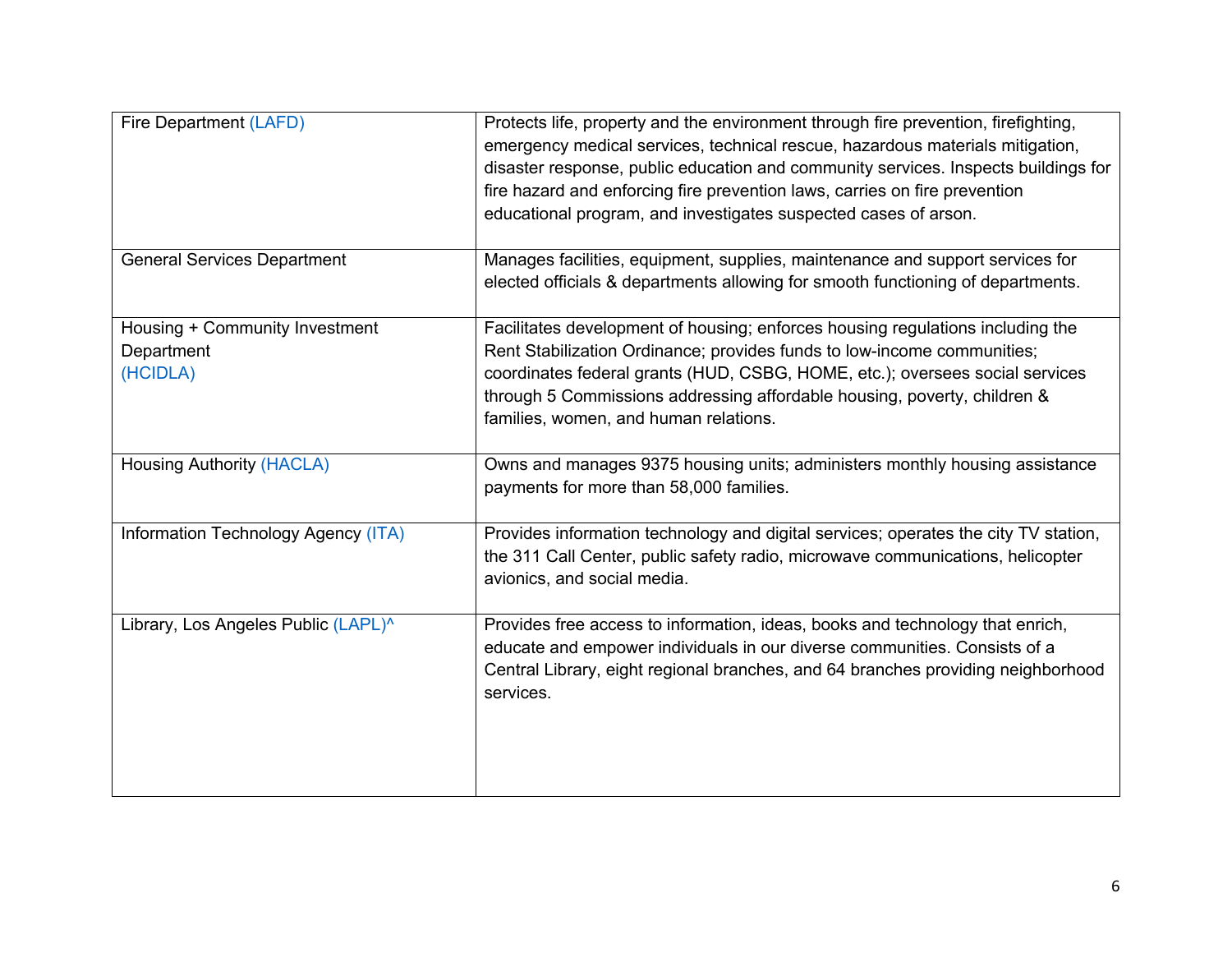| Mayor                                                         | Head of City government; responsible for the conduct of City affairs; submits<br>proposals and recommendations to the Council, approves or vetoes ordinances,<br>and enforces the City's ordinances; recommends and submits the annual budget<br>and passes upon subsequent appropriations and transfers; appoints, and may<br>remove, certain City officials and commissioners. Director of the Emergency<br>Operations Organization and manages the Gang Reduction and youth<br>Development Office. |
|---------------------------------------------------------------|-------------------------------------------------------------------------------------------------------------------------------------------------------------------------------------------------------------------------------------------------------------------------------------------------------------------------------------------------------------------------------------------------------------------------------------------------------------------------------------------------------|
| Neighborhood Empowerment, Department of<br>(DONE)             | Promotes citizen participation in government; makes government more responsive<br>to local needs through a system of 99 Neighborhood Councils.                                                                                                                                                                                                                                                                                                                                                        |
| <b>Pensions Department (LACERS and</b><br>LAFPP) <sup>^</sup> | Administers pension and retiree medical plans for City employees - LACERS;<br>LAFPP covers Fire, Police, Harbor & Airport sworn employees                                                                                                                                                                                                                                                                                                                                                             |
| <b>Personnel Department</b>                                   | Provides human resources support; classifies civil service positions, recruits<br>employees, holds examinations & establishes eligible lists; promotes career<br>development; conducts pre-employment medical exams; administers the workers'<br>compensation program; and provides medical care for persons in custody of the<br>Police Department.                                                                                                                                                  |
| Planning, City                                                | Prepares, maintains, and implements the General Plan for city development;<br>provides policy as to Transportation, Housing, Open Space, and Land Use;<br>regulates the use of land according to zoning codes; plans for historic<br>preservation; administers programs that realize a vision of Los Angeles as a<br>collection of healthy and sustainable neighborhoods.                                                                                                                             |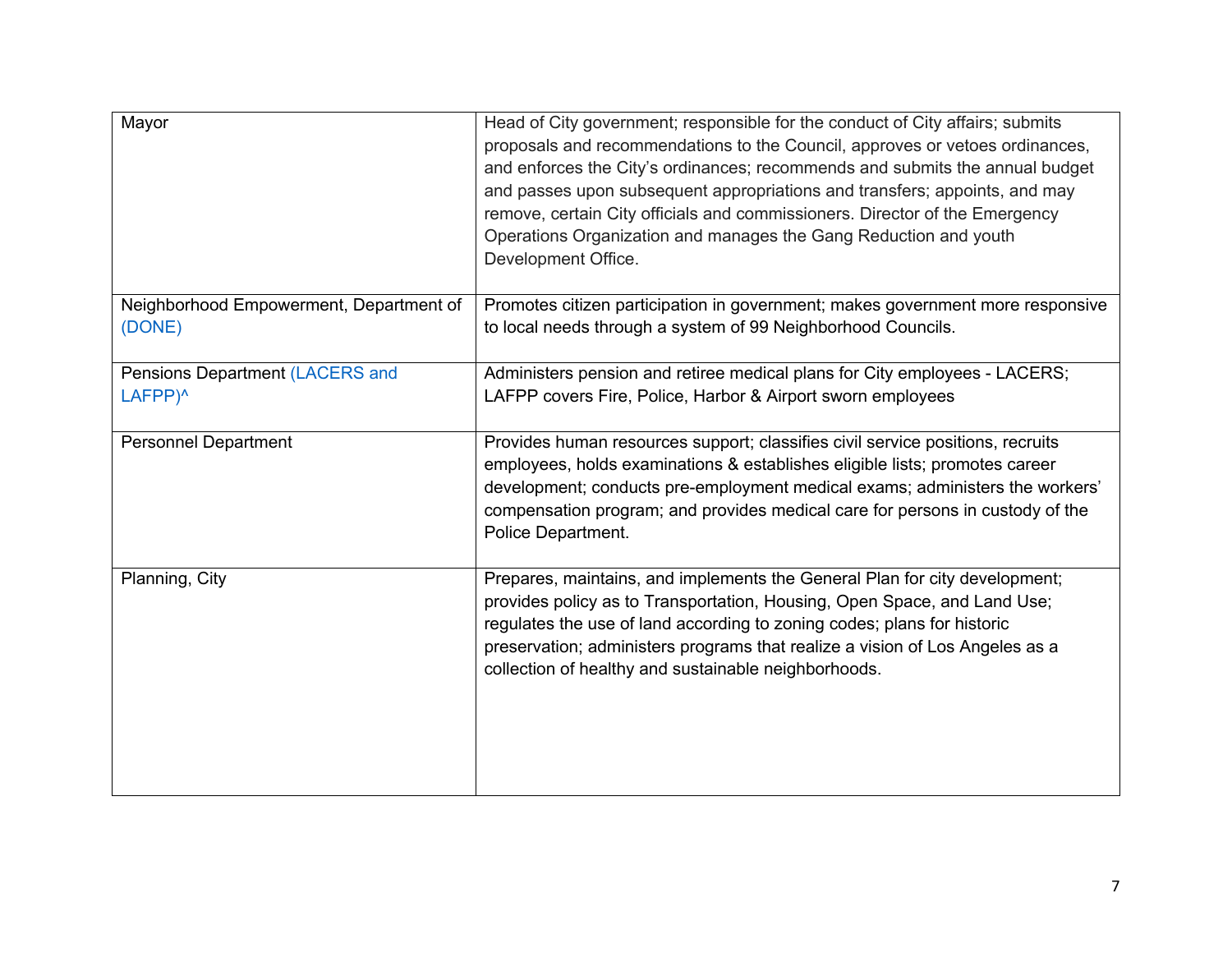| <b>Police Department (LAPD)</b>                 | Safeguards lives and property; strives to reduce the incidence and fear of crime,<br>and to enhance public safety while working with the diverse communities to<br>improve their quality of life; patrols Metro bus and rail lines. Engages in patrol,<br>prevention of crime, investigation of reported crime, apprehension of suspects,<br>gathering the presentation of evidence, detention of unarranged persons,<br>enforcement of traffic laws, investigations of traffic accidents, custody of property,<br>and such staff services as necessary to engage these activities. |
|-------------------------------------------------|-------------------------------------------------------------------------------------------------------------------------------------------------------------------------------------------------------------------------------------------------------------------------------------------------------------------------------------------------------------------------------------------------------------------------------------------------------------------------------------------------------------------------------------------------------------------------------------|
| Police Inspector General (OIG)                  | Provides oversight of the LAPD; Initiates audits and investigations.                                                                                                                                                                                                                                                                                                                                                                                                                                                                                                                |
| Los Angeles Police Protective League<br>(LAPPL) | Represents police officers in negotiations, provides legal representation and<br>insurance coverage.                                                                                                                                                                                                                                                                                                                                                                                                                                                                                |
| Port of Los Angeles - a proprietary             | Operates the busiest seaport in the Western Hemisphere; handles diverse                                                                                                                                                                                                                                                                                                                                                                                                                                                                                                             |
| department                                      | commodities, passenger and cargo terminals and warehouse facilities. Constructs                                                                                                                                                                                                                                                                                                                                                                                                                                                                                                     |
| (POLA) aka Harbor Department <sup>^</sup>       | and maintains its own facilities, and controls its own funds which must be used in<br>connection with maritime commerce, navigation, fisheries and marine recreation in<br>accordance with the City Charter and State.                                                                                                                                                                                                                                                                                                                                                              |
| Public Works - Board of Public Works            | Five full time, paid commissioners govern the five bureaus that deliver projects and<br>programs that enhance quality of life, economic growth, and the environment<br>including graffiti removal and neighborhood cleanups.                                                                                                                                                                                                                                                                                                                                                        |
| <b>Bureau of Contract Administration</b>        | Assures that City-wide personal service contracts and Public Works construction<br>contracts are administered and/or constructed safely and in accordance with<br>contract provisions as required by Federal, State, and City mandates. Administers<br>City's Contract Compliance program which includes minority business enterprise<br>utilization, prevailing, living and minimum wage compensation, and local worker<br>and business participation.                                                                                                                             |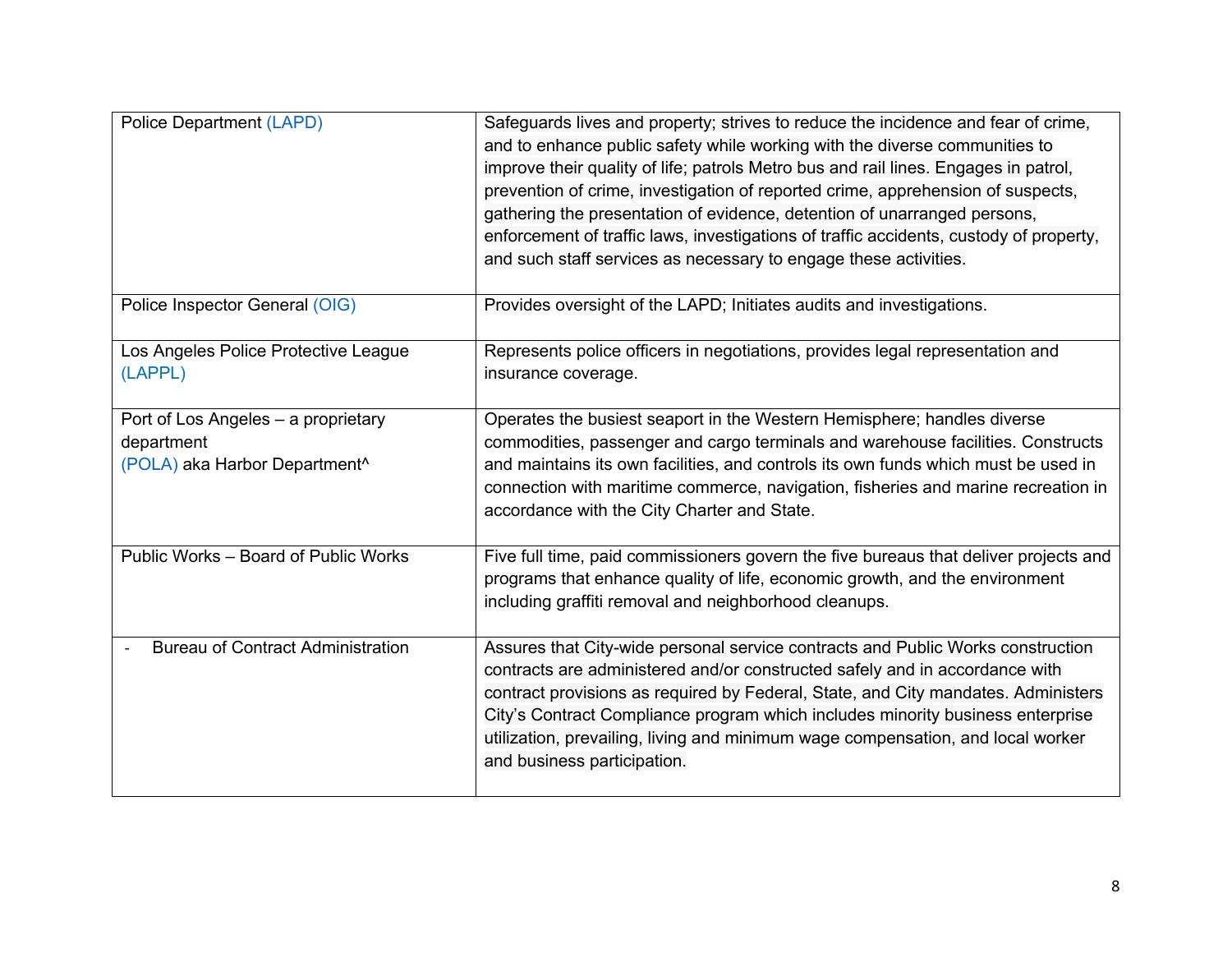| Bureau of Engineering (BOE)            | Provides construction management of public buildings, infrastructure and open<br>space projects including bridges, street & transit, stormwater and wastewater<br>systems, parks and restoration of wetlands upon the request of Departments.<br>Conducts real estate and environmental assessments, investigations and research<br>in support of Bureau operations and the City's capital projects.                                                                                                                          |
|----------------------------------------|-------------------------------------------------------------------------------------------------------------------------------------------------------------------------------------------------------------------------------------------------------------------------------------------------------------------------------------------------------------------------------------------------------------------------------------------------------------------------------------------------------------------------------|
| <b>Bureau of Sanitation (LASAN)</b>    | Collects and disposes of solid waste and sewage; provides programs to reduce<br>waste and recycle to protect watersheds and to assure clean water. Maintains,<br>operates, and repairs all sanitary sewers, storm drains, culverts, and appurtenant<br>structures including watershed treatment plants.                                                                                                                                                                                                                       |
| <b>Bureau of Street Lighting</b>       | Designs, constructs, operates, maintains and repairs the street lighting system for<br>vehicular and pedestrian safety. Prepares specifications, Ordinance of Intention,<br>and cost estimates for new installations and maintenance assessments for<br>operation of all streetlights in the City.                                                                                                                                                                                                                            |
| <b>Bureau of Street Services (BSS)</b> | Improves the quality of the street surface; maintains a safe, clean, and green<br>public right of way; builds streetscape improvements; provides motorized street<br>sweeping with the objective to enhance public safety, mobility, health, and<br>neighborhood quality of life. Pavement preservation including resurfacing, slurry<br>seal, small asphalt repairs, and Pavement Management System. Responds to<br>complaints regarding violation of city codes including illegal dumping, vending, and<br>water discharge. |
| <b>Project Restore</b>                 | Protects and improves protect historic buildings - a project of the Department of<br><b>Public Works</b>                                                                                                                                                                                                                                                                                                                                                                                                                      |
| Recreation & Parks <sup>^</sup>        | Stewards to 16,000+ acres of parkland, provides recreational, social and cultural<br>programs at 444 park sites serving youth, adults, and seniors; operates 184<br>recreation centers, swimming pools, golf courses, museums and youth camps.                                                                                                                                                                                                                                                                                |